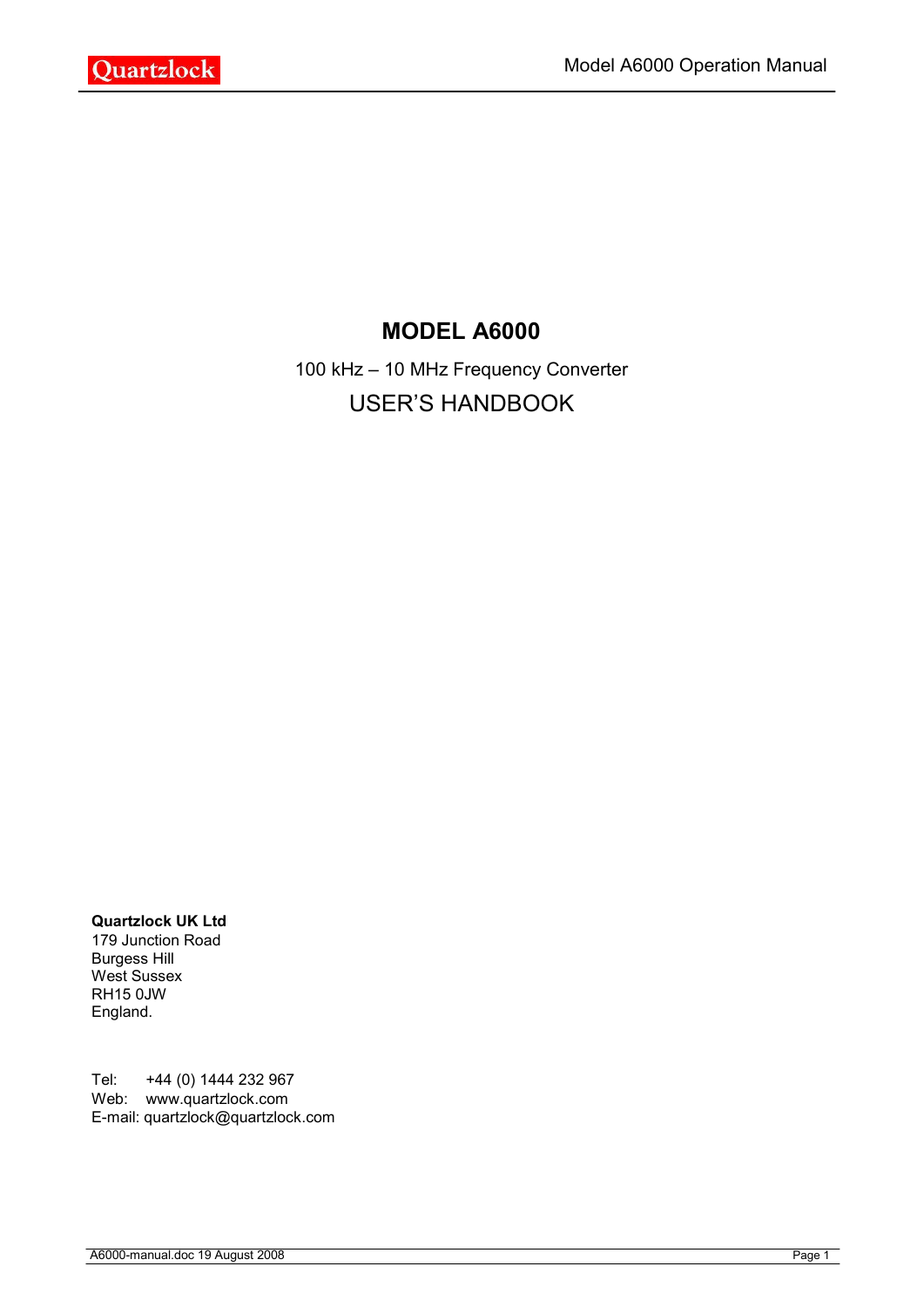## **Contents**

| 3 |
|---|
|   |
|   |
|   |
|   |
|   |
|   |
|   |
|   |
|   |
|   |
|   |
|   |
|   |
|   |
|   |
|   |
|   |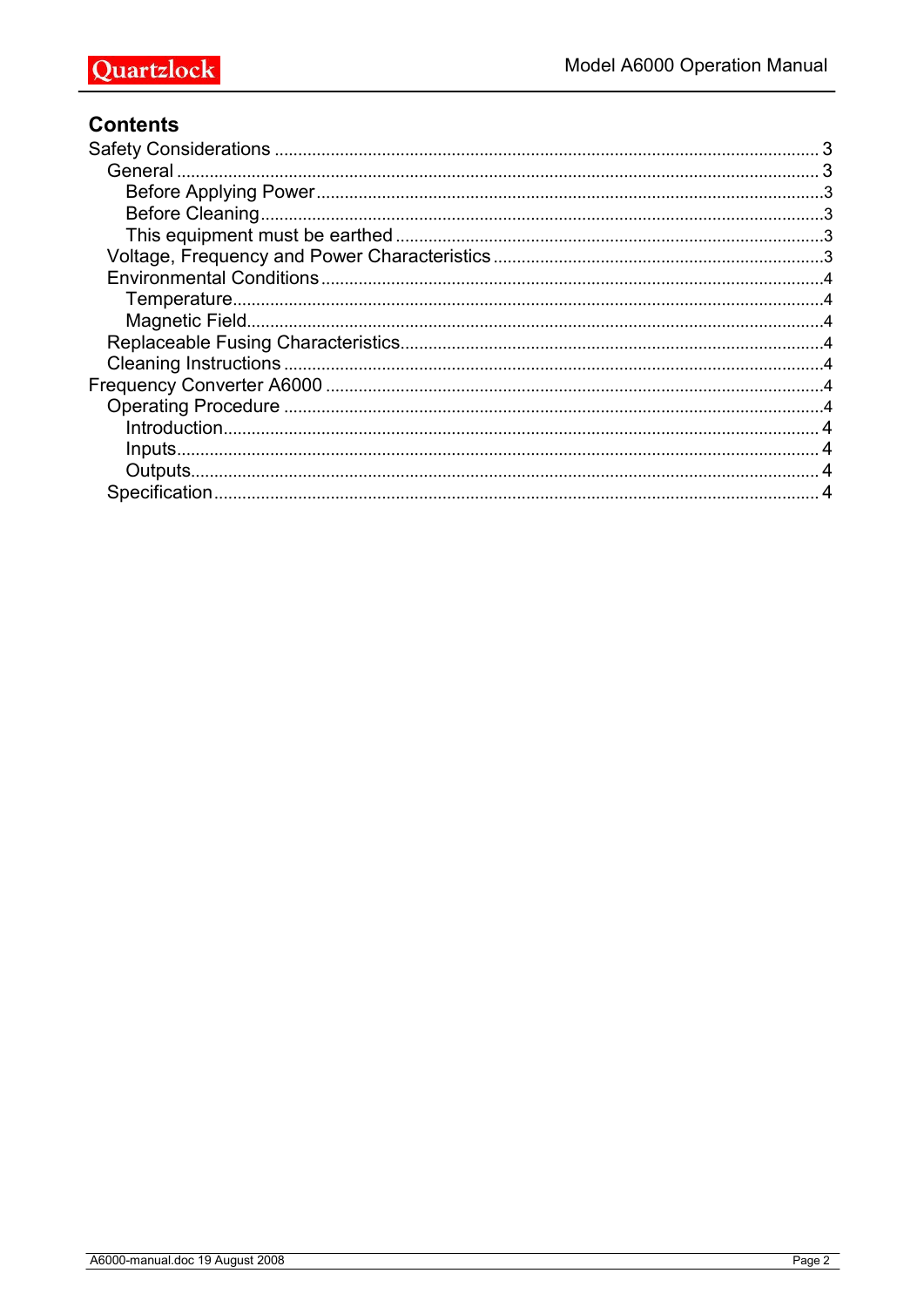## **Safety Considerations**

#### *General*

This product and related documentation must be reviewed for familiarisation before operation. If the equipment is used in a manner not specified by the manufacturer, the protection provided by the instrument may be impaired.

#### **Before Applying Power**

Verify that the product is set to match the available line voltage and the correct fuse is installed.

#### **Before Cleaning**

Disconnect the product from operating power before cleaning.

#### **WARNING**

**Bodily injury or death may result from failure to heed a warning. Do not proceed beyond a warning until the indicated conditions are fully understood and met.**

#### **CAUTION**

**Damage to equipment, or incorrect measurement data, may result from failure to heed a caution. Do not proceed beyond a caution until the indicated conditions are fully understood and met.**

#### **This equipment must be earthed**

An uninterruptible safety earth ground must be maintained from the mains power source to the product's ground circuitry.

#### **WARNING**

**When measuring power line signals, be extremely careful and use a step down isolation transformer whose output is compatible with the input measurement capabilities of this product. The product's front and rear panels are typically at earth ground. Thus, never try to measure AC power line signals without an isolation transformer.**

#### **WARNING**

**Instructions for adjustments when covers are removed and for servicing are for use by service-trained personnel only. To avoid dangerous electrical shock, do not perform such adjustments or servicing unless qualified to do so.**

#### **WARNING**

**Any interruption of the protective grounding conductor (inside or outside the instrument) or disconnecting of the protective earth terminal will cause a potential shock hazard that could result in personal injury. Grounding one conductor of a two conductor out-let is not sufficient protection.**

Whenever it is likely that the protection has been impaired, the instrument must be made inoperative and be secured against any unintended operation.

If the instrument is to be energised via an autotransformer (for voltage reduction) make sure the common terminal is connected to the earthed pole terminal (neutral) of the power source.

Instructions for adjustments while the covers are removed and for servicing are for use by service-trained personnel only. To avoid dangerous electrical shock, do not perform such adjustments or servicing unless qualified to do so.

For continued protections against fire, replace the line fuse(s) with fuses of the same current rating and type (for example, normal blow time delay). Do not use repaired fuses of short-circuited fuse holders.

#### *Voltage, Frequency and Power Characteristics*

Voltage 220-240V AC

Frequency 40-50Hz

Power characteristics 500mA Max